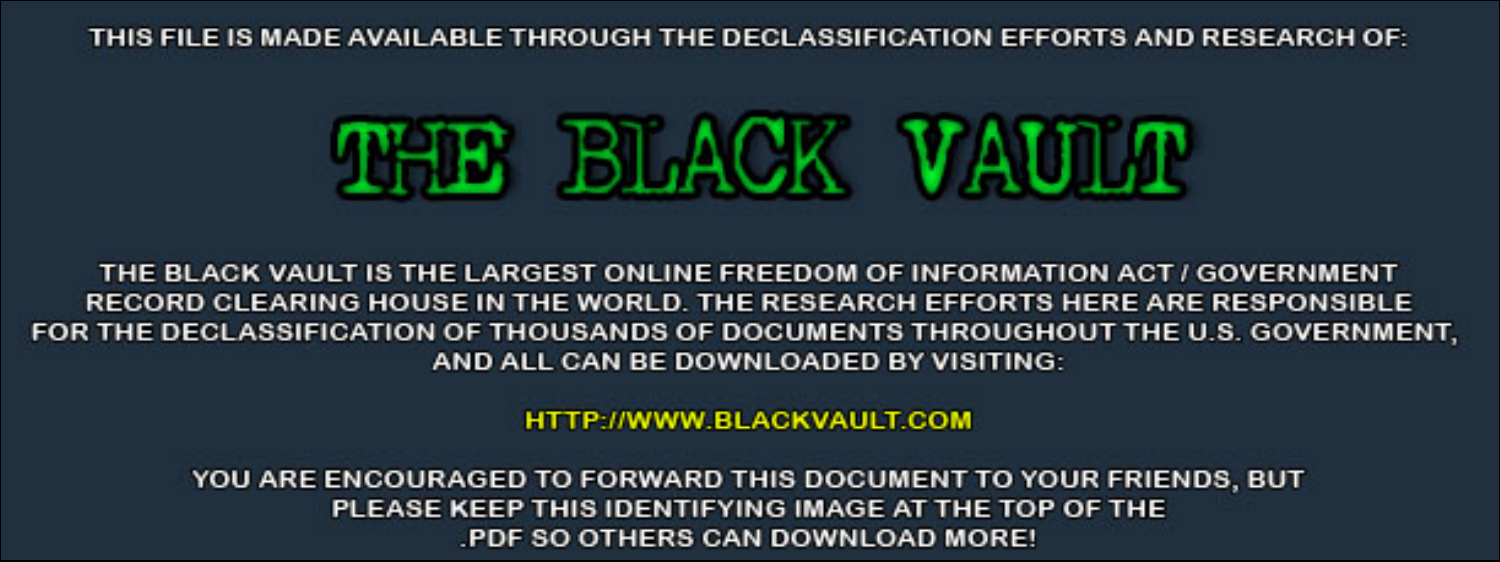#### UNCLASSIFIED

# **FEDERAL BUREAU OF INVESTIGATION**

Precedence: ROUTINE

Date: 10/21/2010

To: All Field Offices **Attn:** ADIC **SAC** CDC

From: Office of the General Counsel Contact: Elaine N. Lammert, extension 8067

Approved By: Joyce Sean M Caproni Valerie E

Drafted By: Caproni Valerie E:enl

Case ID #: 333-HQ-C1595552

Title: CUSTODIAL INTERROGATION FOR PUBLIC SAFETY AND INTELLIGENCE-GATHERING PURPOSES OF OPERATIONAL TERRORISTS ARRESTED INSIDE THE UNITED STATES

Synopsis: This Electronic Communication provides guidance regarding the use of Miranda warnings for custodial interrogation of operational terrorists who are arrested inside the United States.<sup>1</sup>

Administrative: This document is a privileged FBI attorney communication and may not be disseminated outside the FBI without OGC approval. Also, to read the footnotes in this document, it may be required to download and print the document in WordPerfect.

Details: Identifying and apprehending suspected terrorists, interrogating them to obtain intelligence about terrorist activities and impending terrorist attacks, and lawfully detaining them so that they do not pose a continuing threat to

UNCLASSIFIED

<sup>&#</sup>x27;This guidance applies only to arrestees who have not been indicted and who are not known to be represented by an attorney. For policy on interrogation of indicted defendants, see the Legal Handbook for Special Agents (LHBSA) Section 7-3.2. For policy on contact with represented persons, see LHBSA Sections 7-4.1 and 8-3.3.2.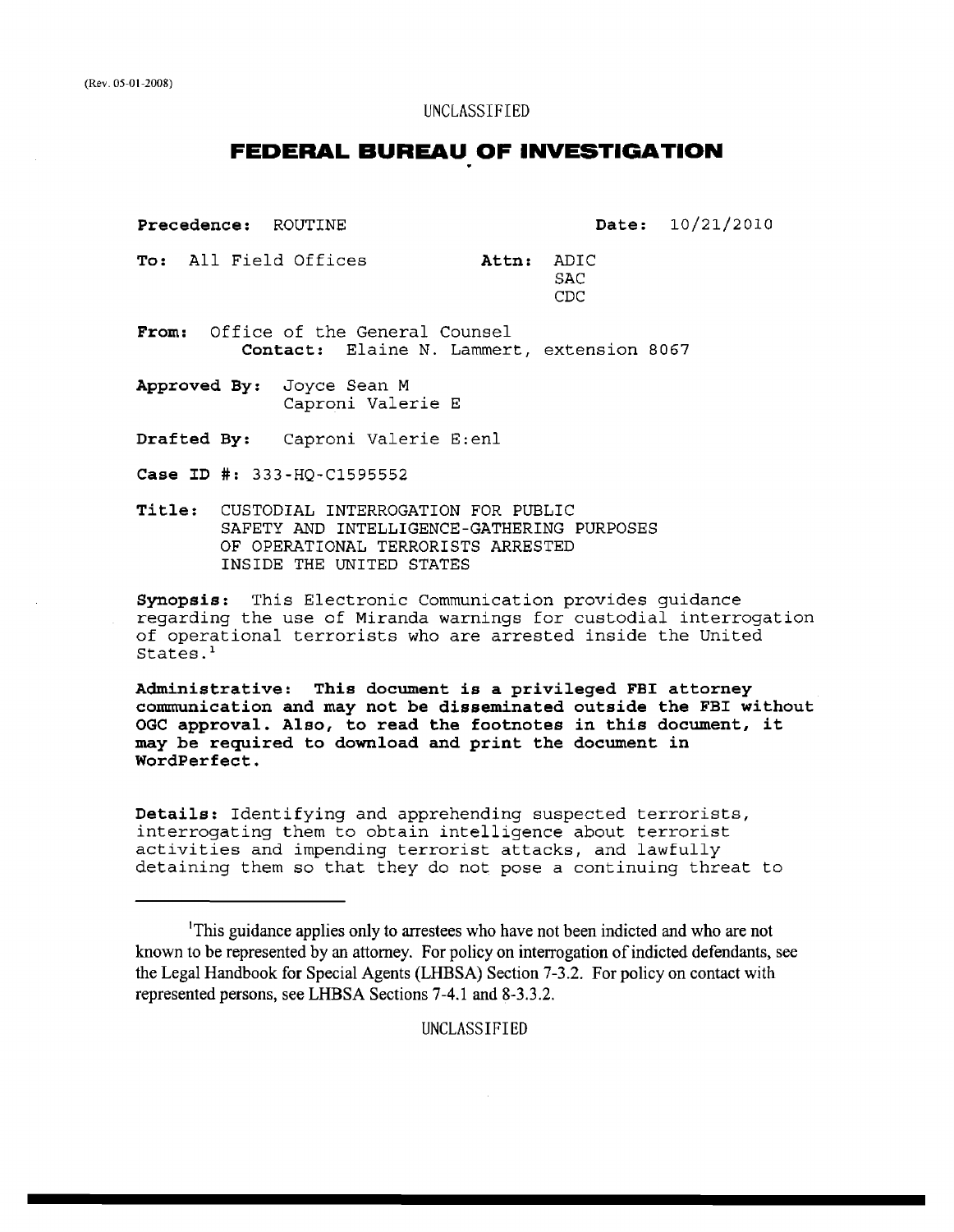To: All Field Offices From: Office of the General Counsel<br>Re: 333-HO-C1595552-OGC, 10/21/2010 Re: 333-HQ-C1595552-0GC, 10/21/2010

our communities are critical to protecting the American people. The Department of Justice and the FBI believe that we can maximize our ability to accomplish these objectives by continuing to adhere to FBI policy regarding the use of *Miranda* warnings for custodial interrogation of operational terrorists<sup>2</sup> who are arrested inside the United States:

1. If applicable, agents should ask any and all questions that are reasonably prompted by an immediate concern for the safety of the public or the arresting agents without advising the arrestee of his *Miranda*  rights. 3

2. After all applicable public safety questions have been exhausted, agents should advise the arrestee of his *Miranda*  rights and seek a waiver of those rights before any further interrogation occurs, absent exceptional circumstances described below.

3. There may be exceptional cases in which, although all relevant public safety questions have been asked, agents nonetheless conclude that continued unwarned interrogation is necessary to collect valuable and timely intelligence not related to any immediate threat, and that the government's interest in obtaining this intelligence outweighs the disadvantages of proceeding with unwarned interrogation. <sup>4</sup>

 $2$ For these purposes, an operational terrorist is an arrestee who is reasonably believed to be either a high-level member of an international terrorist group; or an operative who has personally conducted or attempted to conduct a terrorist operation that involved risk to life; or an individual knowledgeable about operational details of a pending terrorist operation.

<sup>3</sup>The Supreme Court held in *New York v. Quarles*, 467 U.S. 649 (1984), that if law enforcement officials engage in custodial interrogation of an individual that is "reasonably prompted by a concern for the public safety," any statements the individual provides in the course of such interrogation shall not be inadmissible in any criminal proceeding on the basis that the warnings described in *Miranda* V. *Arizona,* 384 U.S. 436 (1966), were not provided. The Court noted that this exception to the *Miranda* rule is a narrow one and that "in each case it will be circumscribed by the {public safety} exigency which justifies it." 467 U.S. at 657.

~he Supreme Court has strongly suggested that an arrestee's Fifth Amendment right against self-incrimination is not violated at the time a statement is taken without *Miranda* 

UNCLASSIFIED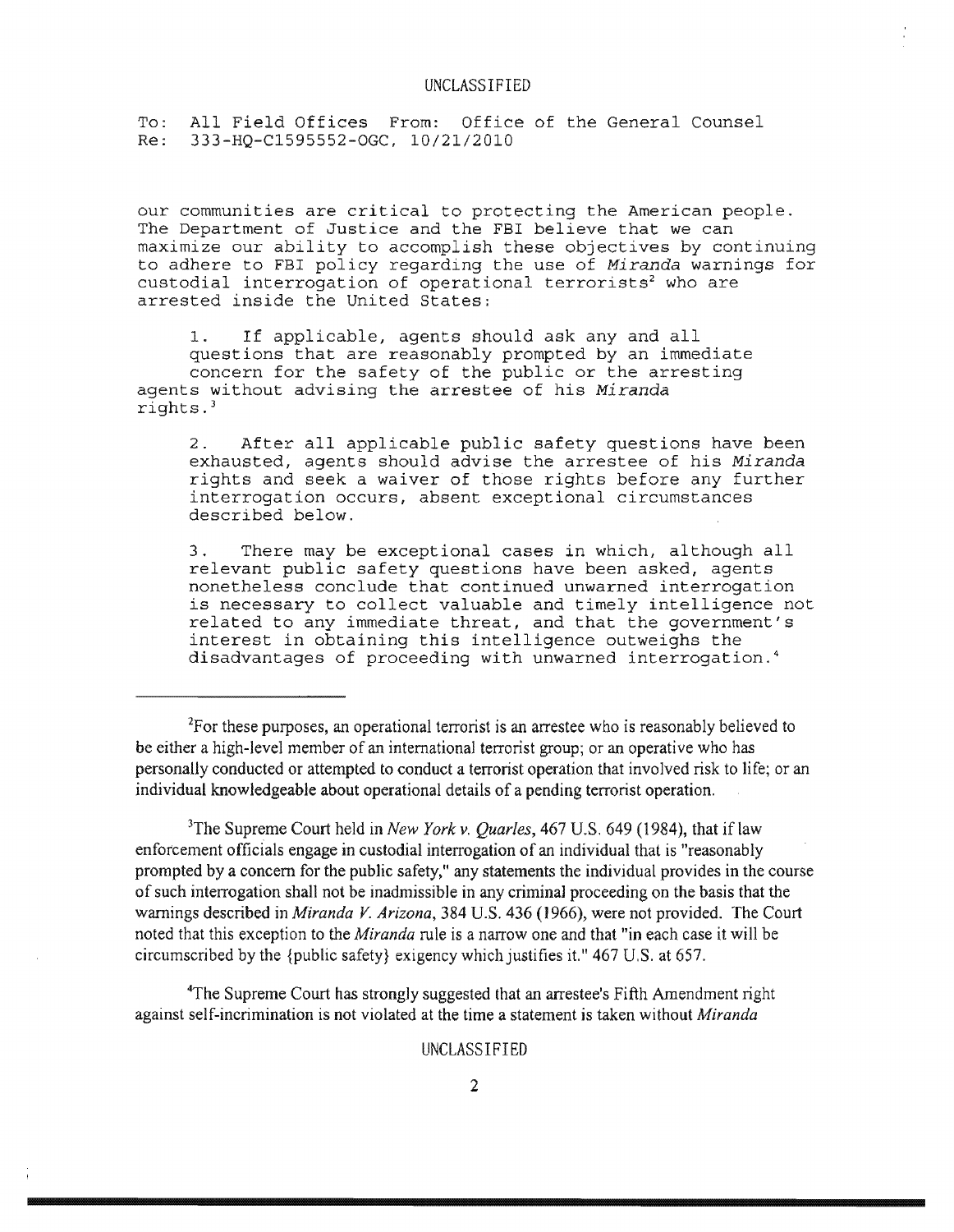To: All Field Offices From: Office of the General Counsel<br>Re: 333-HO-C1595552-OGC, 10/21/2010 Re: 333-HQ-Cl595552-0GC, 10/21/2010

In these instances, agents should seek SAC approval to proceed with an unwarned interrogation after the public safety questioning is concluded. Whenever feasible, the SAC will consult with FBI-HQ (including OGC) and Department of Justice attorneys before granting approval. Presentment of an arrestee may not be delayed simply to continue the interrogation, unless the defendant has timely waived prompt presentment.

The determination whether particular unwarned questions are justified on public safety grounds must always be made on a caseby-case basis based on all the facts and circumstances. In light of the magnitude and complexity of the threat often posed by terrorist organizations, particularly international terrorist organizations, and the nature of their attacks, the circumstances surrounding an arrest of an operational terrorist may warrant significantly more extensive public safety interrogation without *Miranda* warnings than would be permissible in an ordinary criminal case. Depending on the facts, such interrogation might include, for example, questions about possible impending or coordinated terrorist attacks; the location, nature, and threat posed by weapons that might pose an imminent danger to the public; and the identities, locations, and activities or intentions of accomplices who may be plotting additional imminent attacks.

As noted above, if there is time to consult with FBI-HQ (including OGC) and Department of Justice attorneys regarding the interrogation strategy to be followed prior to reading the defendant his *Miranda* rights, the field office should endeavor to do so. Nevertheless, the agents on the scene who are interacting with the arrestee are in the best position to assess what questions are necessary to secure their safety and the safety of the public, and how long the post-arrest interview can

### UNCLASSIFIED

warnings, but instead maybe violated only if and when the government introduces an unwarned statement in a criminal proceeding against the defendant. *See Chavez v. Martinez,* 538 U.S. 760, 769 (2003) (plurality op.); *id.* at 789 (Kennedy, J., concurring in part and dissentin\_g in part); *cf*  also id. at 778-79 (Souter, J., concurring in the judgment); see also United States v. Patane, 542 U.S. 630, 641 (2004) (plurality opinion) ("[V]iolations [of the Fifth Amendment right against self-incrimination] occur, if at all, only upon the admission of unwarned statements into evidence at trial."); *United States v. Verdugo-Urguidez,* 494 U.S. 259,264 (1990) ("[A] violation [ofthe Fifth Amendment right against self-incrimination] occurs only at trial.").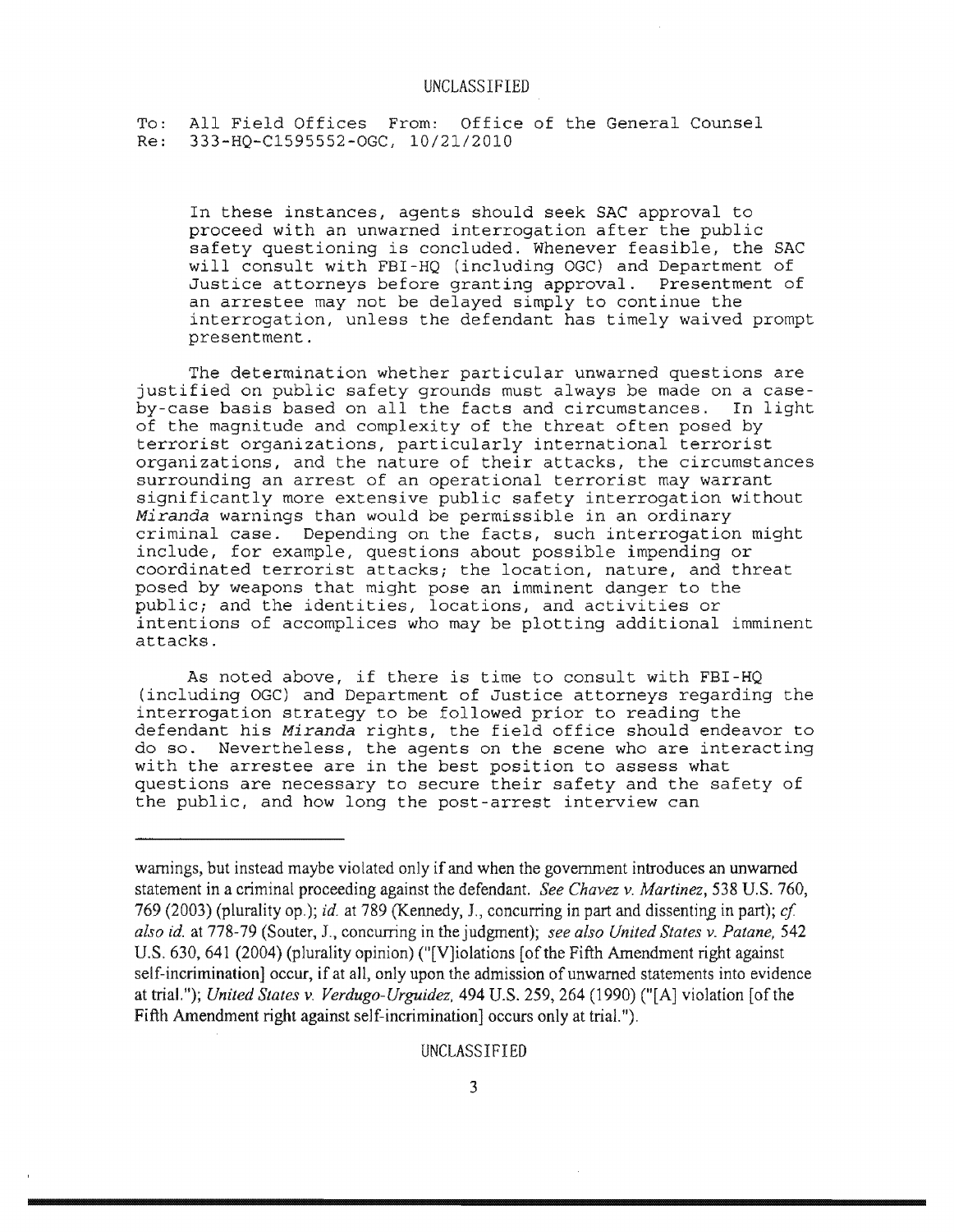$\sim 10^7$ 

To: All Field Offices From: Office of the General Counsel Re: 333-HQ-Cl595552-0GC, 10/21/2010

 $\sim 10^7$ 

 $\Delta$ 

practically be delayed while interrogation strategy is being discussed.

UNCLASSIFIED

 $\sim 10^7$